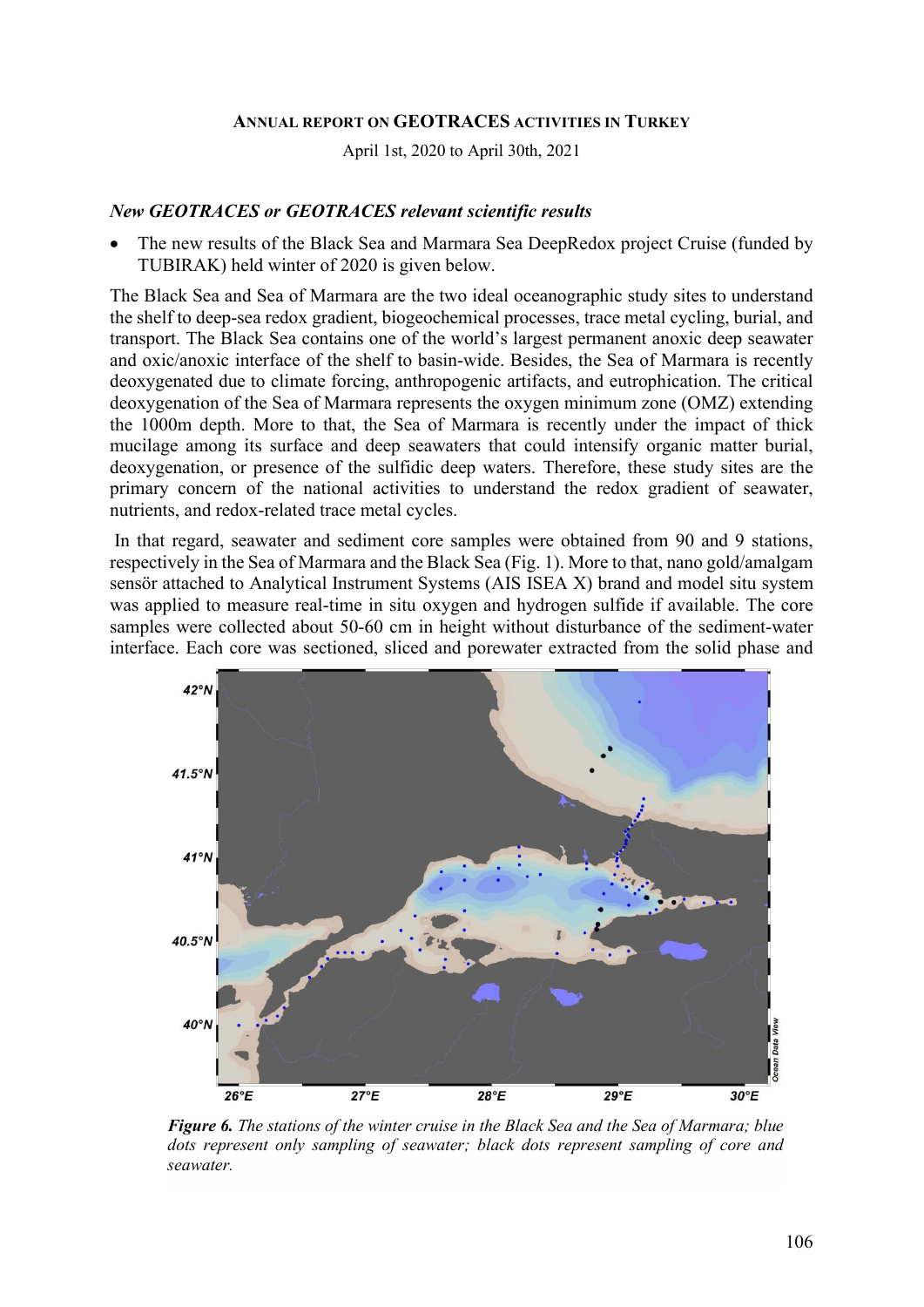

Figure 7. The core samples collected at stations of winter cruise 2020, a. Fe and dFe of the porewater were measured at 9 stations , b. Fe of the seawater were measured at 6 stations, c. Fe size fractionation of porewater were held at 3 stations

frozen for laboratory analyses. The total iron, dissolved iron(dFe), and dissolved were measured onboard. Iron size fractionation and seawater iron measurement were held at the selected stations on board. The collected seawater, porewater, and solid samples were subsampled for hydrogen sulfide, trace metals, nutrients, and other major ions (Cl, SO4, Li, Na, K, Mg, Ca) on the campus. Also, the core samples were collected separately for microbial analysis under sterile conditions and frozen immediately.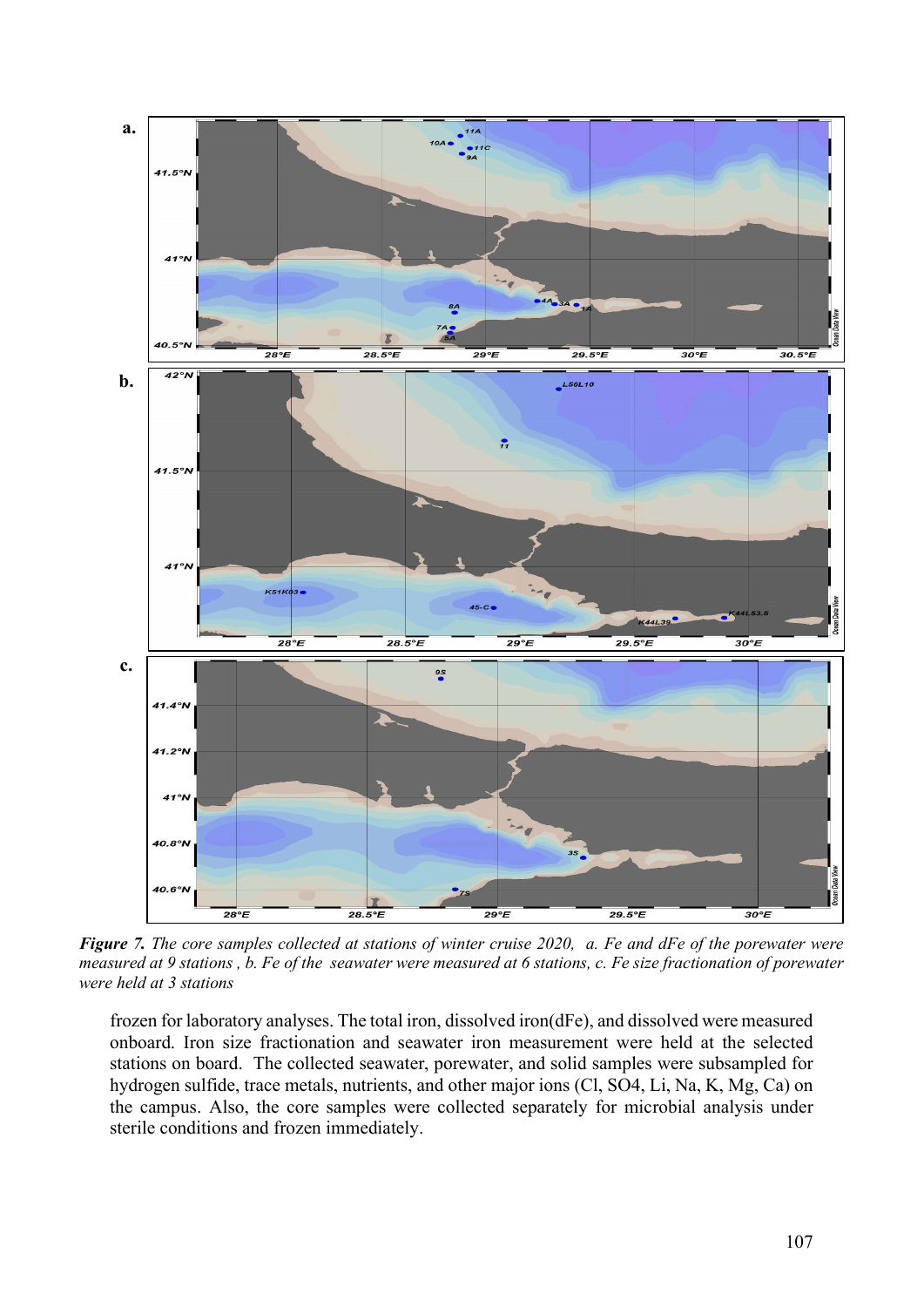The porewater Fe and dFe were measured at 9 stations, whereas Fe seawater measurement and Fe size fractionation were held at 6 and 3 stations, respectively (Fig. 2). The porewater subsamples for Fe were spiked with HCl immediately after extraction. The porewater Fe and dFe were measured by the liquid-core waveguide spectrophotometry and Ferrozine method



**Figure 8.** The Black Sea oxic shelf to deep sulfidic sediment transition,  $H_2S(\mu M)$  and dFe ( $\mu M$ ) concentrations a. in the oxic station, b. suboxic station, c. sulfidic station.

with 50cm optical path length capillary cuvette. All of the subsampling and analysis for Fe detection were practiced with pre-acid cleaned glassware and apparatus and ultra-pure chemicals under trace metal-free conditions on board. The detection limit was 18nM for onboard the liquid core waveguide spectrophotometric analysis. The calibration curve had R2  $= 0.9983$ . Fe size fractionation of porewater was syringe filtered with 0.45  $\mu$ M nylon membrane, 0.20 µM polycarbonate membrane, and 0.02 µM Anodisc membrane. Each filtrate was subsampled then spiked with HCl and HNO3, separately. The results display the oxic to sulfidic transition from shelf to deep seafloor of the Black Sea and deoxygenation of the Sea of Marmara. The dFe of the oxic Black Sea shelf sediment is times more than the sulfidic basin sediment(Fig. 3).